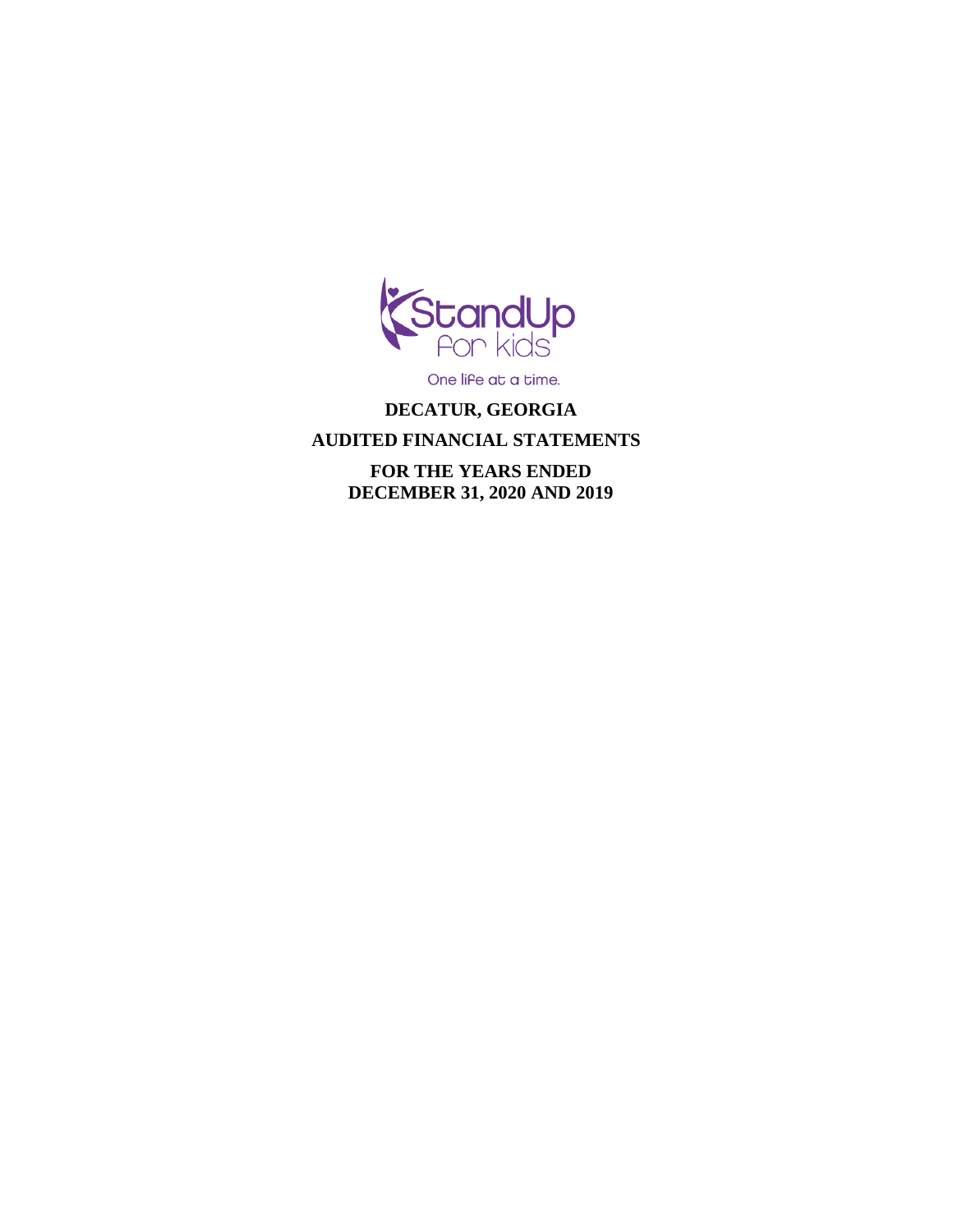## **STANDUP FOR KIDS INDEX TO FINANCIAL STATEMENTS DECEMBER 31, 2020 AND 2019**

# PAGE

| <b>INDEPENDENT AUDITOR'S REPORT</b>     |       |
|-----------------------------------------|-------|
| STATEMENTS OF FINANCIAL POSITION        |       |
| STATEMENTS OF ACTIVITIES AND NET ASSETS |       |
| STATEMENTS OF FUNCTIONAL EXPENSES       | $3-4$ |
| <b>STATEMENTS OF CASH FLOWS</b>         | $5-6$ |
| NOTES TO FINANCIAL STATEMENTS           | 7-13  |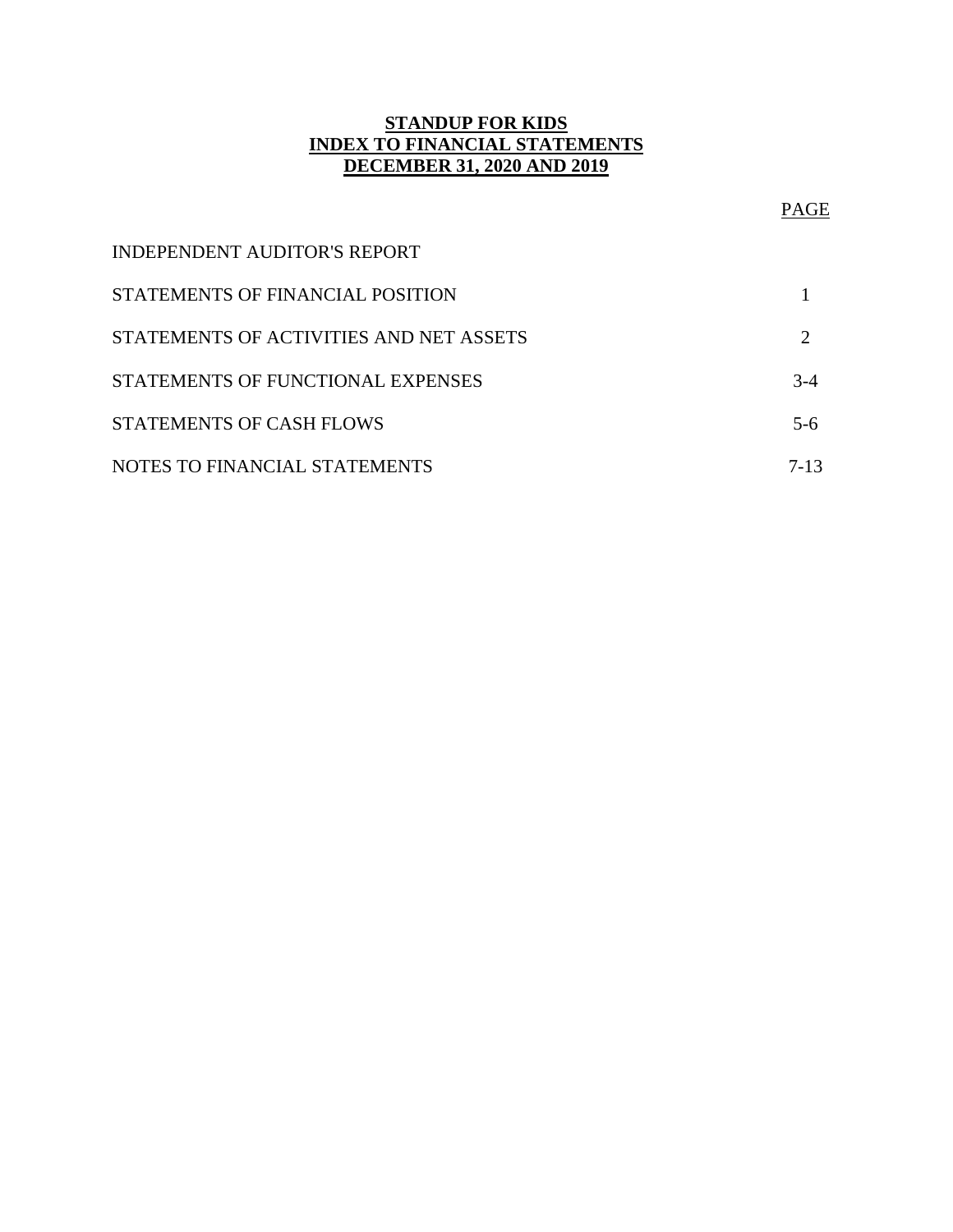

## INDEPENDENT AUDITOR'S REPORT

To the Board of Directors StandUp For Kids Decatur, Georgia

We have audited the accompanying financial statements of StandUp For Kids (a nonprofit organization) (the "Organization"), which comprise the statements of financial position as of December 31, 2020 and 2019, and the related statements of activities and net assets, functional expenses and cash flows for the years then ended, and the related notes to the financial statements.

#### *Management's Responsibility for the Financial Statements*

Management is responsible for the preparation and fair presentation of these financial statements in accordance with accounting principles generally accepted in the United States of America; this includes the design, implementation, and maintenance of internal control relevant to the preparation and fair presentation of financial statements that are free from material misstatement, whether due to fraud or error.

#### *Auditor's Responsibility*

Our responsibility is to express an opinion on these financial statements based on our audits. We conducted our audits in accordance with auditing standards generally accepted in the United States of America. Those standards require that we plan and perform the audits to obtain reasonable assurance about whether the financial statements are free from material misstatement.

An audit involves performing procedures to obtain audit evidence about the amounts and disclosures in the financial statements. The procedures selected depend on the auditor's judgment, including the assessment of the risks of material misstatement of the financial statements, whether due to fraud or error. In making those risk assessments, the auditor considers internal control relevant to the Organization's preparation and fair presentation of the financial statements in order to design audit procedures that are appropriate in the circumstances, but not for the purpose of expressing an opinion on the effectiveness of the Organization's internal control. Accordingly, we express no such opinion. An audit also includes evaluating the appropriateness of accounting policies used and the reasonableness of significant accounting estimates made by management, as well as evaluating the overall presentation of the financial statements.

We believe that the audit evidence we have obtained is sufficient and appropriate to provide a basis for our audit opinion.

#### *Opinion*

In our opinion, the financial statements referred to above present fairly, in all material respects, the financial position of StandUp For Kids as of December 31, 2020 and 2019, and the changes in its net assets and its cash flows for the years then ended in accordance with accounting principles generally accepted in the United States of America.

Joues and Kolb

May 26, 2021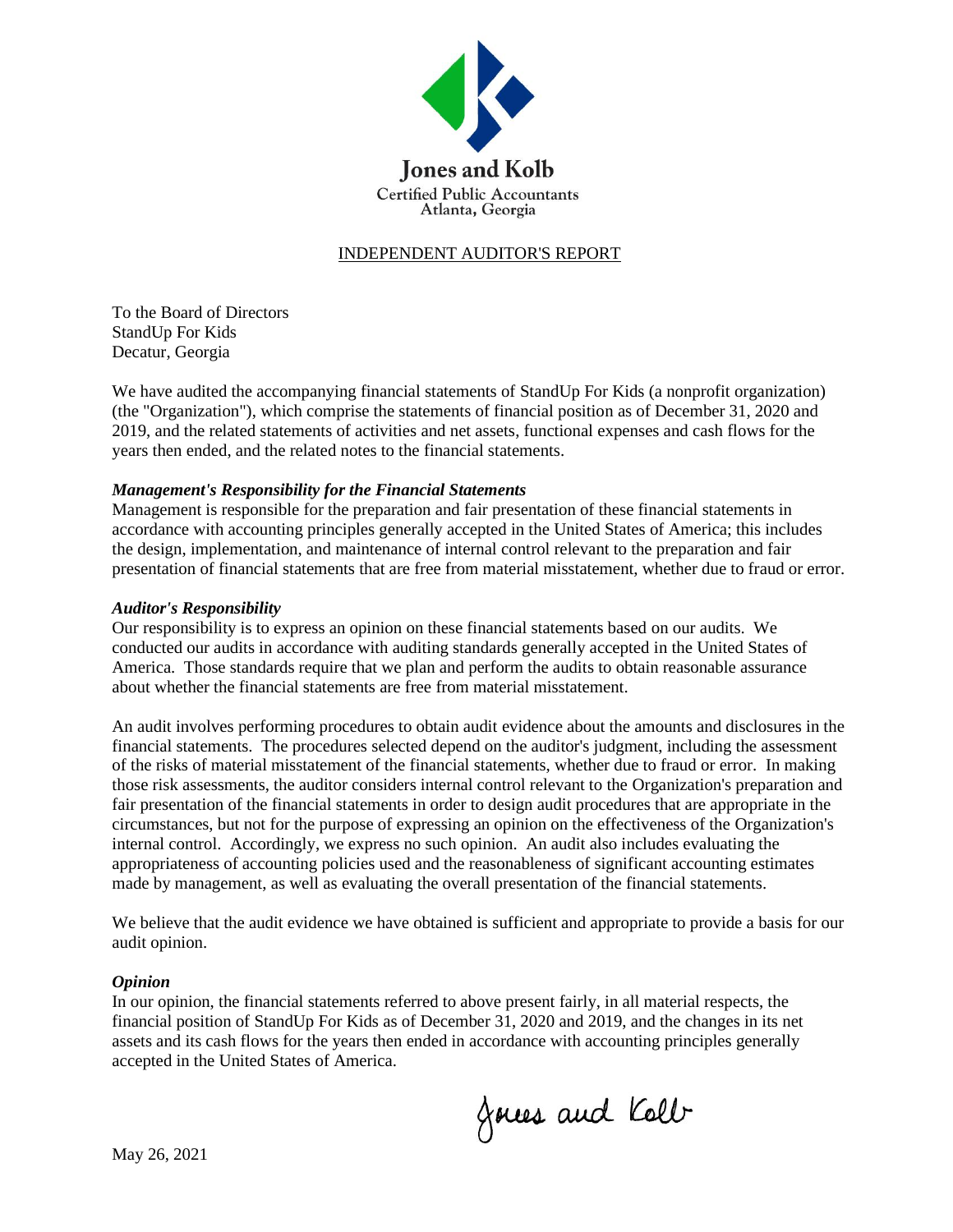## **STANDUP FOR KIDS STATEMENTS OF FINANCIAL POSITION DECEMBER 31, 2020 AND 2019**

## **ASSETS**

|                                       | 2020            | 2019            |
|---------------------------------------|-----------------|-----------------|
| <b>CURRENT ASSETS</b>                 |                 |                 |
| Cash                                  | \$<br>2,214,729 | \$<br>1,543,588 |
| Restricted cash                       |                 | 306,585         |
| Investments                           | 712,884         | 108,799         |
| Contributions receivable              | 283,732         | 129,093         |
| Prepaid expenses                      | 22,622          | 14,832          |
| Total current assets                  | 3,233,967       | 2,102,897       |
| PROPERTY AND EQUIPMENT, NET           | 3,345           |                 |
| <b>DEPOSITS AND OTHER ASSETS</b>      | 20,438          | 16,748          |
| <b>Total assets</b>                   | \$<br>3,257,750 | \$<br>2,119,645 |
| <b>LIABILITIES AND NET ASSETS</b>     |                 |                 |
| <b>CURRENT LIABILITIES</b>            |                 |                 |
| Accounts payable and accrued expenses | \$<br>19,608    | \$<br>42,075    |
| Deferred income                       |                 | 2,204           |
| Paycheck Protection Program loan      | 94,900          |                 |
| Total current liabilities             | 114,508         | 44,279          |
| <b>NET ASSETS</b>                     |                 |                 |
| Without donor restrictions            |                 |                 |
| Undesignated                          | 2,859,945       | 1,741,590       |
| Board designated                      | 160,687         | 160,687         |
| Total without donor restrictions      | 3,020,632       | 1,902,277       |
| With donor restrictions               | 122,610         | 173,089         |
| Total net assets                      | 3, 143, 242     | 2,075,366       |
| Total liabilities and net assets      | \$<br>3,257,750 | \$<br>2,119,645 |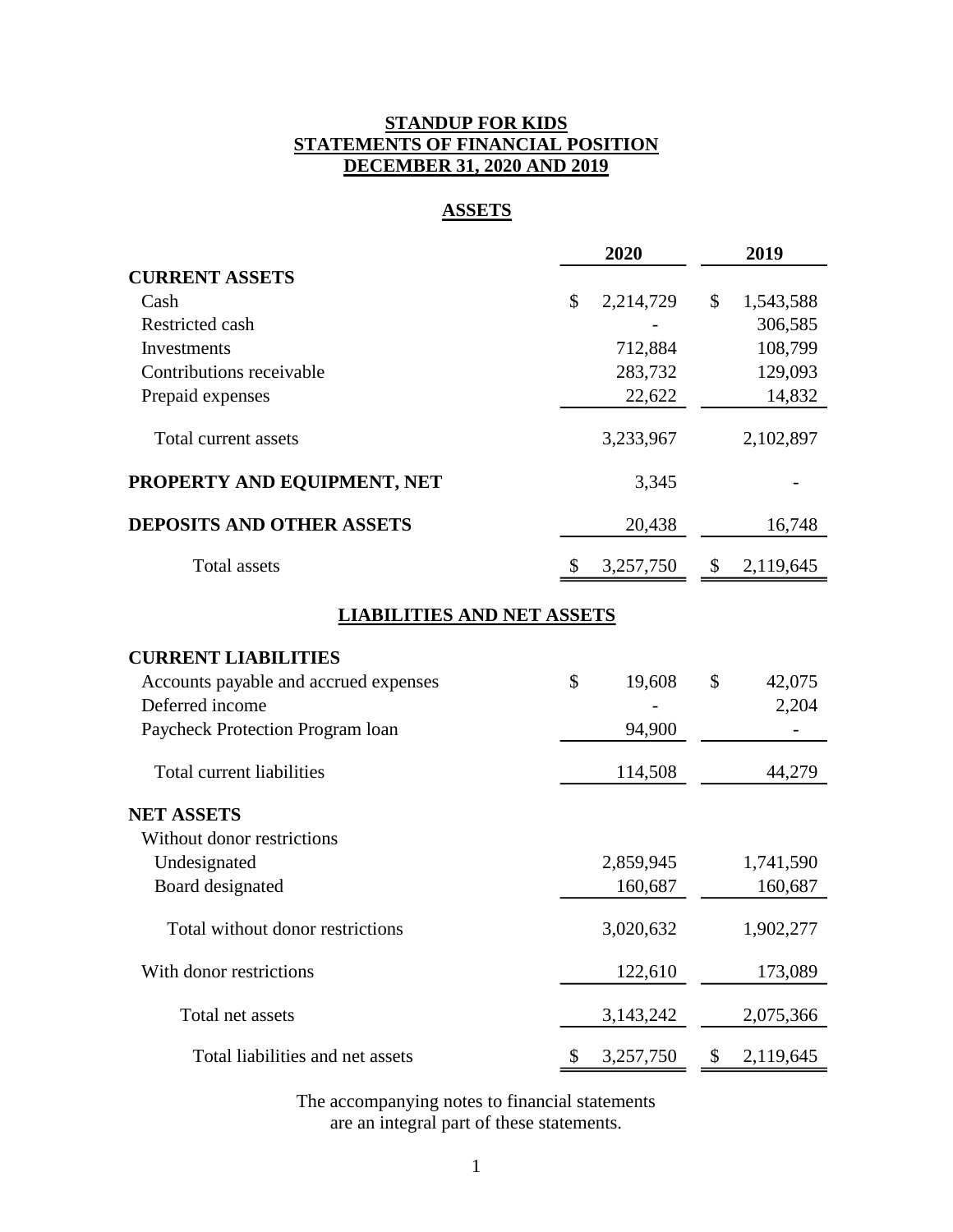## **STANDUP FOR KIDS STATEMENTS OF ACTIVITIES AND NET ASSETS FOR THE YEARS ENDED DECEMBER 31, 2020 AND 2019**

|                                                                                  |               | 2020        | 2019 |           |  |
|----------------------------------------------------------------------------------|---------------|-------------|------|-----------|--|
| REVENUE, SUPPORT AND NET ASSETS<br><b>WITHOUT DONOR RESTRICTIONS</b>             |               |             |      |           |  |
| Individual contributions                                                         | $\mathcal{S}$ | 738,197     | \$   | 469,969   |  |
| Foundation contributions                                                         |               | 469,799     |      | 321,405   |  |
| <b>Business contributions</b>                                                    |               | 898,909     |      | 210,956   |  |
| Other contributions                                                              |               | 328,235     |      | 289,502   |  |
| In-kind contributions                                                            |               | 484,790     |      | 205,273   |  |
| Special events revenue                                                           |               | 85,549      |      | 159,431   |  |
| Direct costs of special events                                                   |               | (5,480)     |      | (47, 361) |  |
| Other income                                                                     |               | 523         |      | 3,976     |  |
| Investment earnings                                                              |               | 60,728      |      | 4,468     |  |
| Total revenue and support                                                        |               | 3,061,250   |      | 1,617,619 |  |
| <b>NET ASSETS RELEASED FROM</b><br><b>DONOR RESTRICTIONS</b>                     |               | 231,017     |      | 335,058   |  |
| TOTAL REVENUE, SUPPORT AND NET ASSETS<br><b>RELEASED FROM DONOR RESTRICTIONS</b> |               | 3,292,267   |      | 1,952,677 |  |
| <b>EXPENSES</b>                                                                  |               |             |      |           |  |
| Program services                                                                 |               | 1,772,048   |      | 1,201,493 |  |
| Management and general                                                           |               | 156,855     |      | 158,762   |  |
| Fundraising                                                                      |               | 245,009     |      | 169,332   |  |
| Total expenses                                                                   |               | 2,173,912   |      | 1,529,587 |  |
| Change in net assets without donor restrictions                                  |               | 1,118,355   |      | 423,090   |  |
| <b>NET ASSETS WITH DONOR RESTRICTIONS</b>                                        |               |             |      |           |  |
| Restricted contributions                                                         |               | 180,538     |      | 120,157   |  |
| Net assets released from donor restrictions                                      |               | (231, 017)  |      | (335,058) |  |
| Change in net assets with donor restrictions                                     |               | (50, 479)   |      | (214,901) |  |
| <b>CHANGE IN NET ASSETS</b>                                                      |               | 1,067,876   |      | 208,189   |  |
| NET ASSETS, BEGINNING OF YEAR                                                    |               | 2,075,366   |      | 1,867,177 |  |
| NET ASSETS, END OF YEAR                                                          | \$            | 3, 143, 242 | \$   | 2,075,366 |  |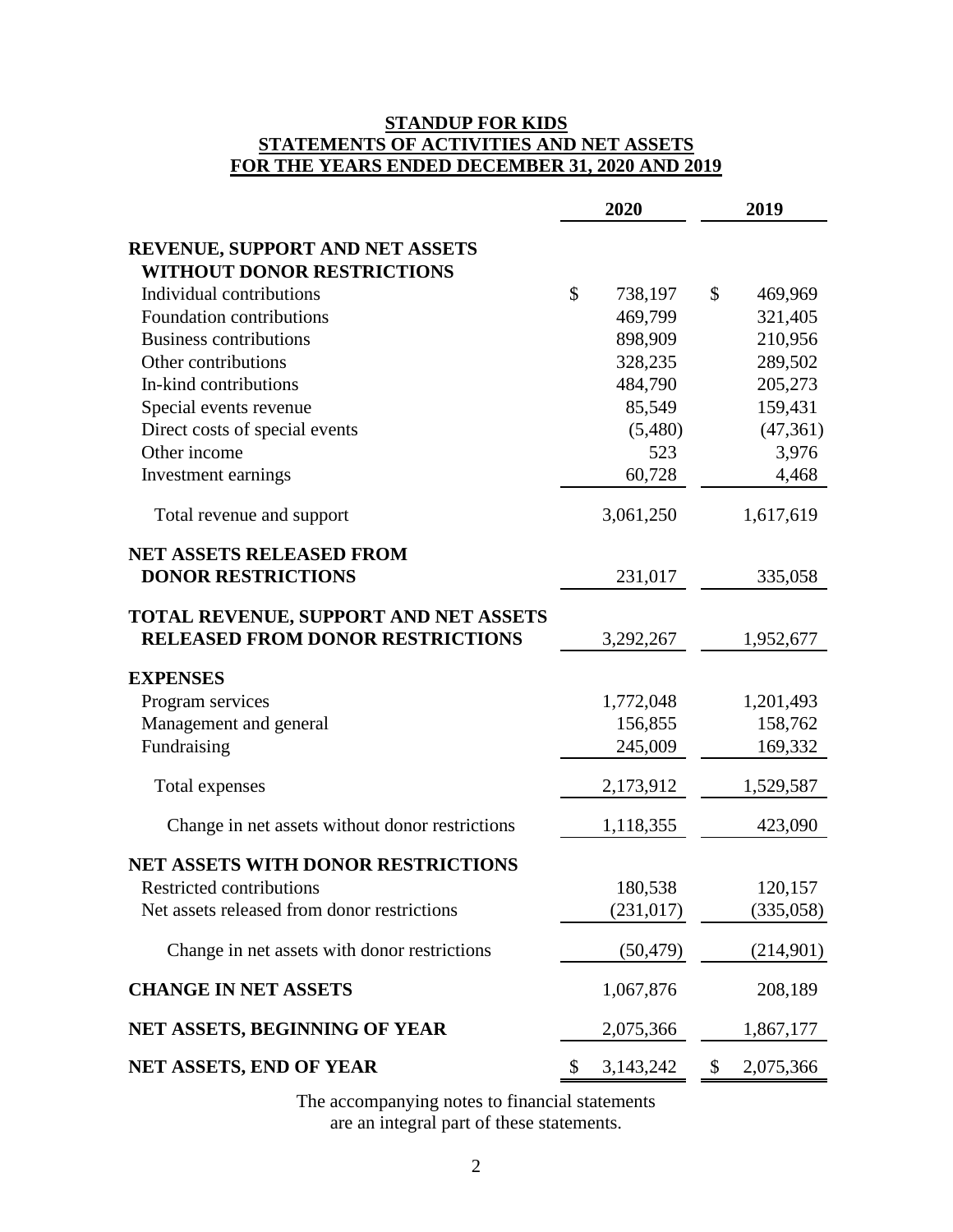## **STANDUP FOR KIDS STATEMENT OF FUNCTIONAL EXPENSES FOR THE YEAR ENDED DECEMBER 31, 2020**

|                                  | <b>Management</b><br>Program |                                   |         |                 | <b>Total</b> |    |             |
|----------------------------------|------------------------------|-----------------------------------|---------|-----------------|--------------|----|-------------|
|                                  | <b>Services</b>              | and General<br><b>Fundraising</b> |         | <b>Expenses</b> |              |    |             |
| Salaries and wages               | \$<br>675,046                | $\mathcal{S}$                     | 72,582  | \$              | 147,680      | \$ | 895,308     |
| Specific assistance              | 750,472                      |                                   |         |                 |              |    | 750,472     |
| Occupancy                        | 200,234                      |                                   | 25,029  |                 | 25,029       |    | 250,292     |
| Payroll taxes and fees           | 50,674                       |                                   | 3,168   |                 | 10,773       |    | 64,615      |
| Office expense                   | 25,367                       |                                   | 9,591   |                 | 14,461       |    | 49,419      |
| Professional fees                | 8,843                        |                                   | 26,362  |                 | 2,092        |    | 37,297      |
| Fundraising                      |                              |                                   |         |                 | 35,795       |    | 35,795      |
| Communications                   | 19,547                       |                                   | 3,908   |                 | 2,606        |    | 26,061      |
| Insurance                        | 14,068                       |                                   | 5,033   |                 | 471          |    | 19,572      |
| Miscellaneous                    | 9,756                        |                                   | 3,911   |                 |              |    | 13,667      |
| Advertising and public relations |                              |                                   | 4,505   |                 | 4,620        |    | 9,125       |
| Dues and subscriptions           | 5,906                        |                                   | 1,181   |                 | 788          |    | 7,875       |
| Repairs and maintenance          | 6,137                        |                                   | 682     |                 |              |    | 6,819       |
| Travel                           | 4,819                        |                                   | 602     |                 | 602          |    | 6,023       |
| Conferences and meetings         | 983                          |                                   | 262     |                 | 66           |    | 1,311       |
| Depreciation                     | 196                          |                                   | 39      |                 | 26           |    | 261         |
| Total expenses                   | 1,772,048                    |                                   | 156,855 | \$              | 245,009      |    | \$2,173,912 |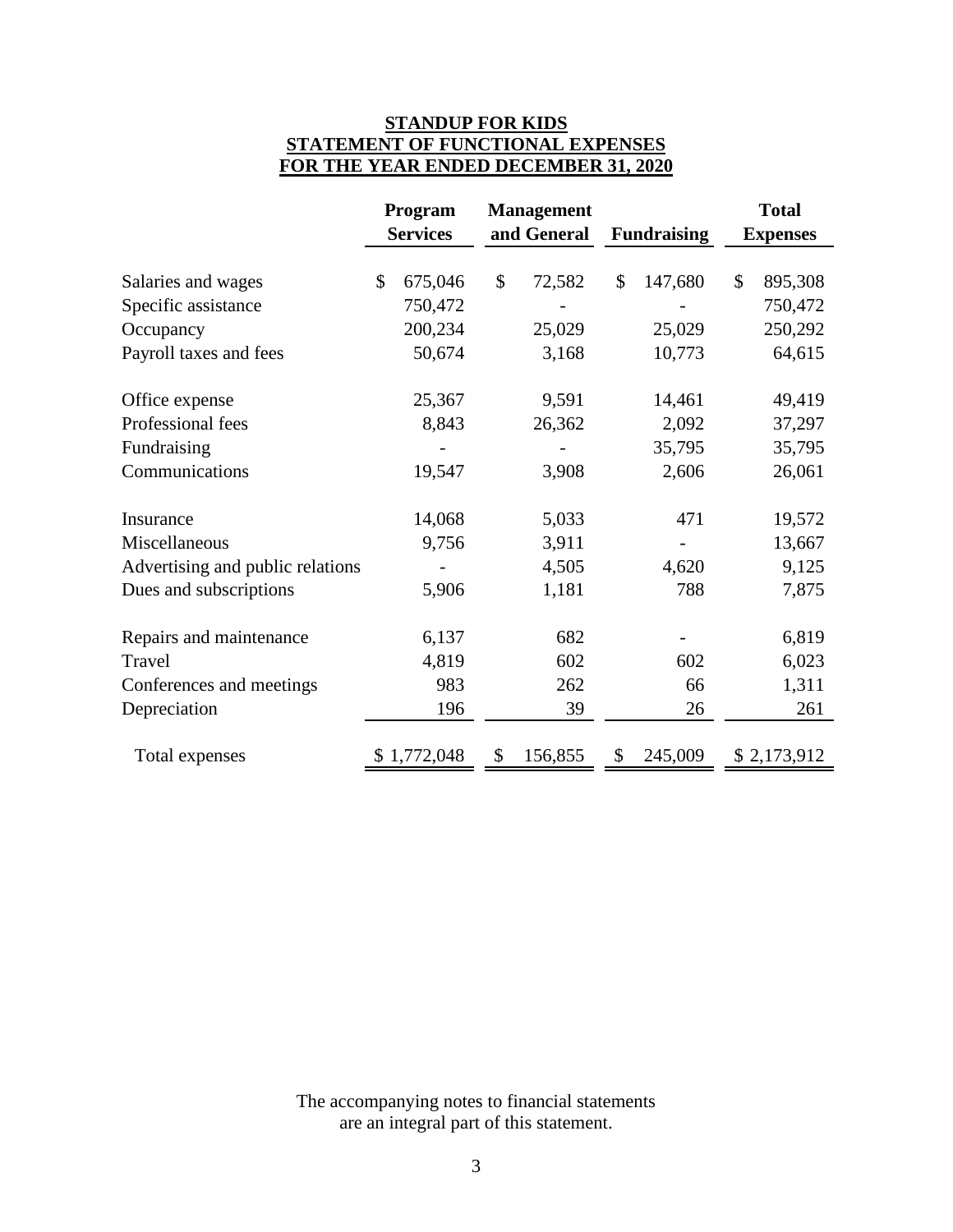## **STANDUP FOR KIDS STATEMENT OF FUNCTIONAL EXPENSES FOR THE YEAR ENDED DECEMBER 31, 2019**

|                                  | <b>Management</b><br>Program |                 |                                   |    | <b>Total</b> |                 |             |
|----------------------------------|------------------------------|-----------------|-----------------------------------|----|--------------|-----------------|-------------|
|                                  |                              | <b>Services</b> | and General<br><b>Fundraising</b> |    |              | <b>Expenses</b> |             |
| Salaries and wages               | $\mathcal{S}$                | 376,023         | \$<br>75,205                      | \$ | 50,136       | $\mathcal{S}$   | 501,364     |
| Specific assistance              |                              | 477,353         |                                   |    |              |                 | 477,353     |
| Occupancy                        |                              | 204,726         | 25,591                            |    | 25,591       |                 | 255,908     |
| Payroll taxes and fees           |                              | 30,390          | 6,078                             |    | 4,052        |                 | 40,520      |
| Office expense                   |                              | 13,780          | 5,300                             |    | 2,120        |                 | 21,200      |
| Professional fees                |                              | 4,396           | 23,406                            |    | 2,106        |                 | 29,908      |
| Fundraising                      |                              |                 |                                   |    | 68,305       |                 | 68,305      |
| Communications                   |                              | 27,429          | 5,486                             |    | 3,657        |                 | 36,572      |
| Insurance                        |                              | 10,227          | 2,959                             |    |              |                 | 13,186      |
| Miscellaneous                    |                              | 8,770           | 3,741                             |    | 980          |                 | 13,491      |
| Advertising and public relations |                              |                 | 916                               |    | 8,277        |                 | 9,193       |
| Dues and subscriptions           |                              | 7,739           | 1,548                             |    | 1,032        |                 | 10,319      |
| Repairs and maintenance          |                              | 4,497           | 498                               |    |              |                 | 4,995       |
| Travel                           |                              | 11,330          | 1,416                             |    | 1,416        |                 | 14,162      |
| Conferences and meetings         |                              | 24,770          | 6,605                             |    | 1,651        |                 | 33,026      |
| Depreciation                     |                              | 63              | 13                                |    | 9            |                 | 85          |
|                                  |                              |                 |                                   | \$ |              |                 |             |
| Total expenses                   |                              | 1,201,493       | \$<br>158,762                     |    | 169,332      |                 | \$1,529,587 |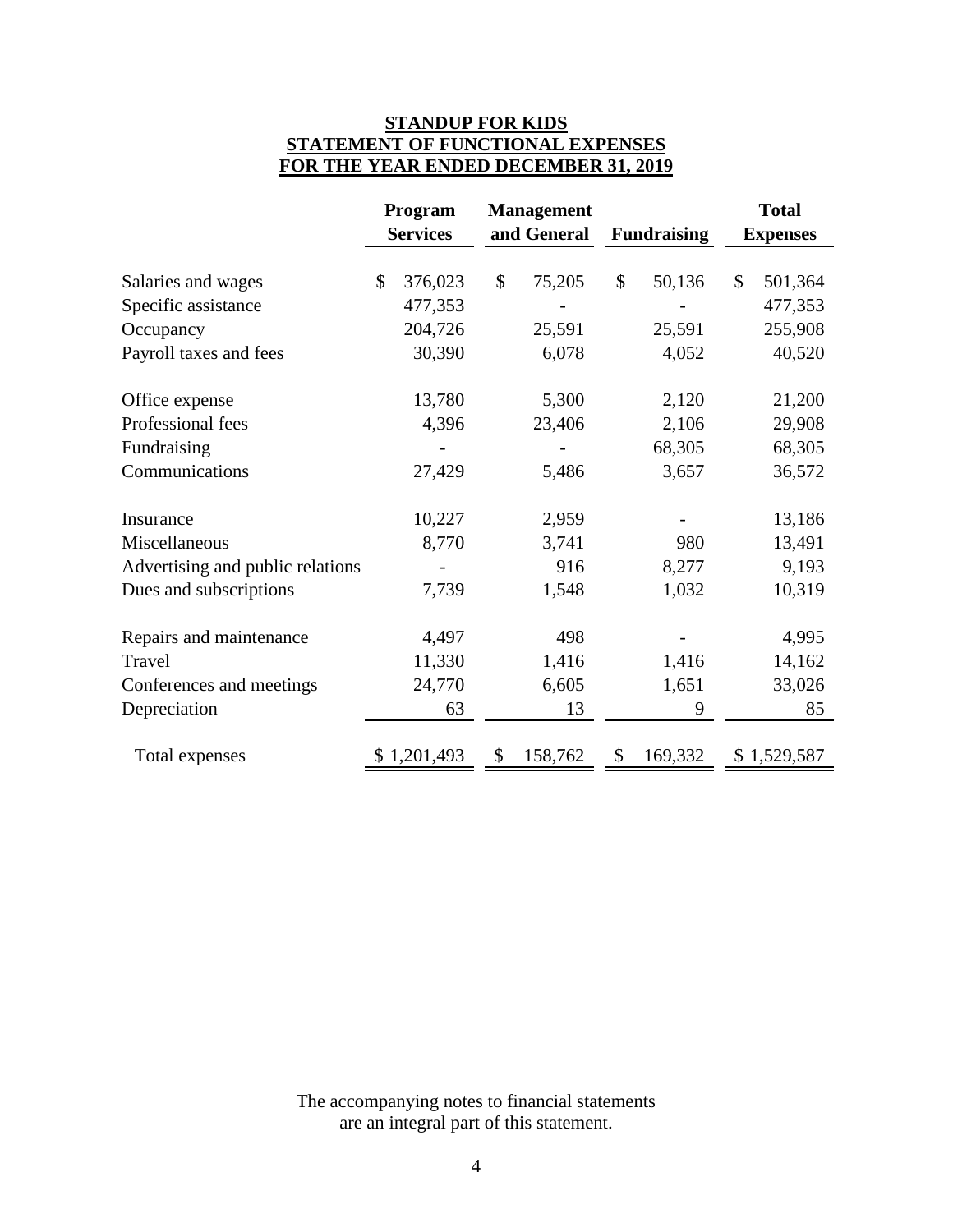## **STANDUP FOR KIDS STATEMENTS OF CASH FLOWS FOR THE YEARS ENDED DECEMBER 31, 2020 AND 2019**

|                                                 | 2020            | 2019            |
|-------------------------------------------------|-----------------|-----------------|
| <b>CASH FLOWS FROM OPERATING ACTIVITIES</b>     |                 |                 |
| Change in net assets                            | \$<br>1,067,876 | \$<br>208,189   |
| ADJUSTMENTS TO RECONCILE CHANGE IN NET          |                 |                 |
| ASSETS TO NET CASH PROVIDED BY                  |                 |                 |
| <b>OPERATING ACTIVITIES:</b>                    |                 |                 |
| Depreciation                                    | 261             | 85              |
| Unrealized/realized gain on investments         | (46,506)        | (3,805)         |
| Contribution of investments                     | (4,920)         |                 |
| Change in contributions receivable              | (154, 639)      | 280,479         |
| Change in prepaid expenses                      | (7,790)         | (919)           |
| Change in deposits and other assets             | (3,690)         | 4,430           |
| Change in accounts payable and accrued expenses | (22, 467)       | 11,207          |
| Change in deferred revenue                      | (2,204)         | 2,204           |
| Total adjustments                               | (241, 955)      | 293,681         |
| Net cash provided by operating activities       | 825,921         | 501,870         |
| <b>CASH FLOWS FROM INVESTING ACTIVITIES</b>     |                 |                 |
| Purchases of fixed assets                       | (3,606)         |                 |
| Purchases of investments                        | (703, 072)      | (100, 577)      |
| Proceeds from sale of investments               | 150,413         |                 |
| Net cash used in investing activities           | (556, 265)      | (100, 577)      |
| <b>CASH FLOWS FROM FINANCING ACTIVITIES</b>     |                 |                 |
| Proceeds Paycheck Protection Program Ioan       | 94,900          |                 |
| Net cash provided by financing activities       | 94,900          |                 |
| <b>NET INCREASE IN CASH</b>                     | 364,556         | 401,293         |
| <b>CASH</b>                                     |                 |                 |
| Beginning of year                               | 1,850,173       | 1,448,880       |
| End of year                                     | \$<br>2,214,729 | \$<br>1,850,173 |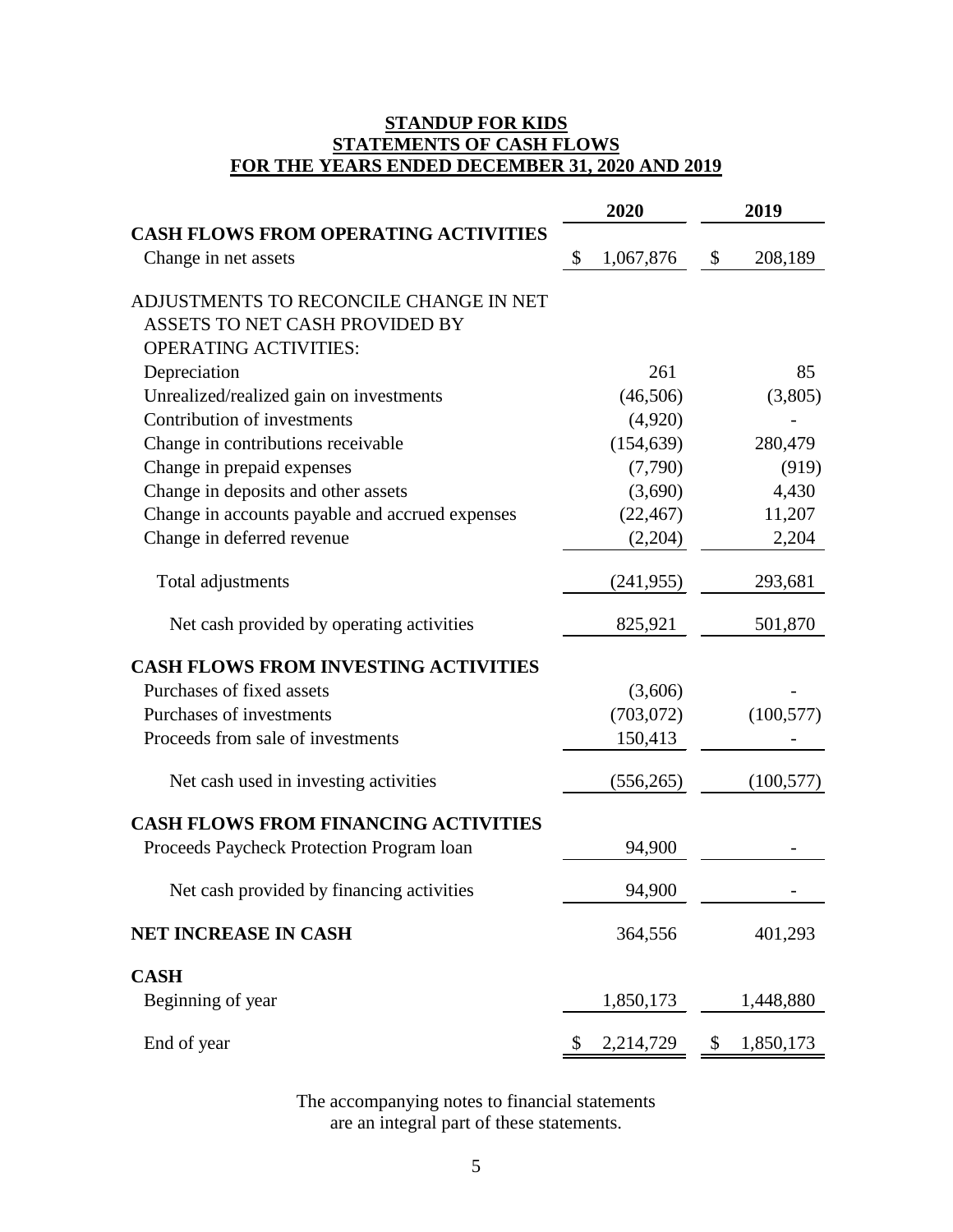## **STANDUP FOR KIDS STATEMENTS OF CASH FLOWS FOR THE YEARS ENDED DECEMBER 31, 2020 AND 2019**

|                                           | 2020                   | 2019      |
|-------------------------------------------|------------------------|-----------|
| <b>RECONCILIATION OF END OF YEAR CASH</b> |                        |           |
| TO THE AMOUNTS REPORTED IN THE            |                        |           |
| STATEMENTS OF FINANCIAL POSITION          |                        |           |
| Cash                                      | 2,214,729 \$ 1,543,588 |           |
| Restricted cash                           |                        | 306,585   |
|                                           |                        |           |
| Cash, end of year                         | 2,214,729 \$           | 1,850,173 |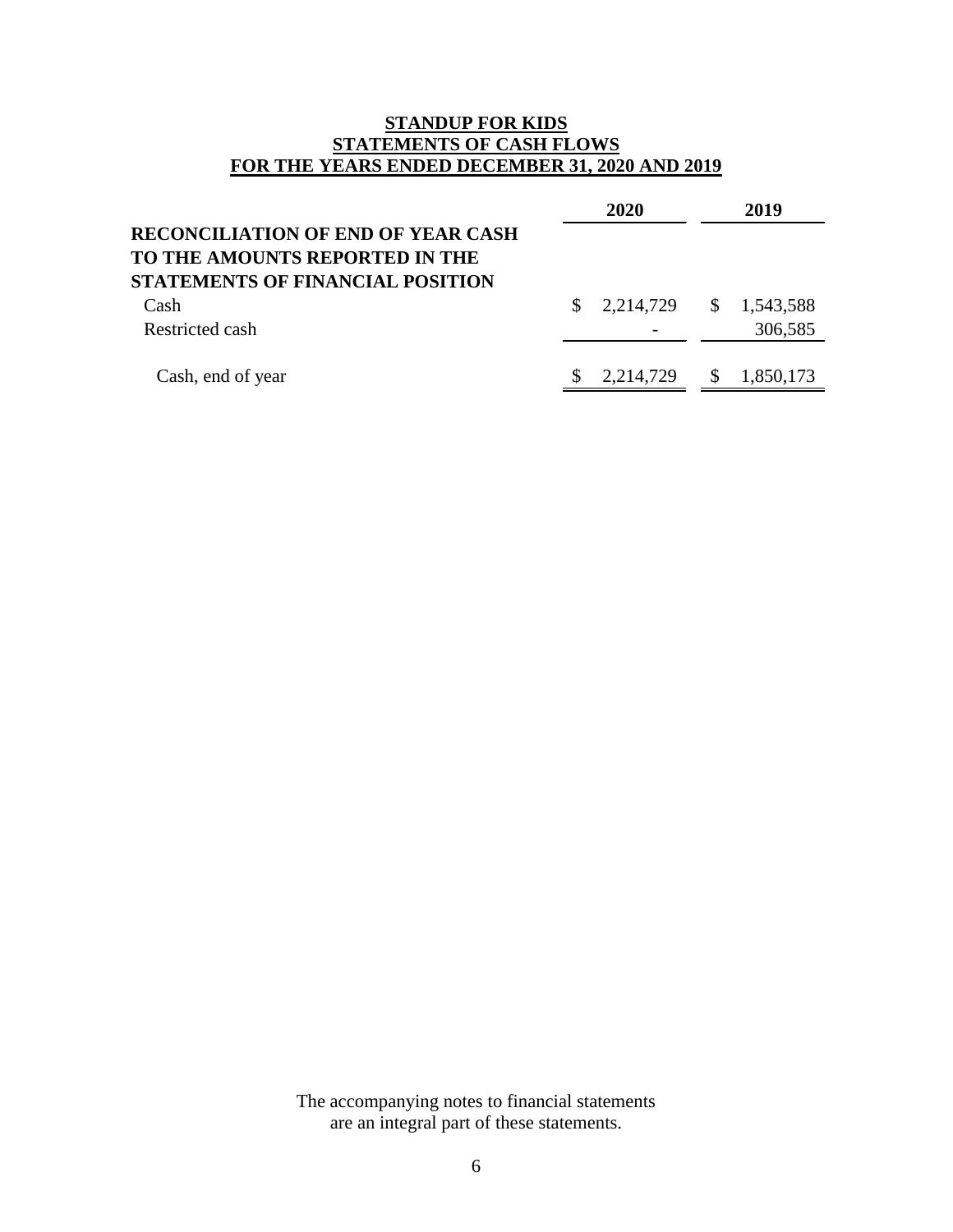#### **1. SUMMARY OF SIGNIFICANT ACCOUNTING POLICIES**

A. StandUp For Kids (the "Organization") was founded in 1990 to help rescue homeless and at-risk youth. With its national headquarters in Decatur, Georgia, StandUp For Kids is run almost entirely by volunteers, and has established seventeen programs in ten states and the District of Columbia.

B. The Organization considers all highly liquid investments with maturities of three months or less when purchased to be cash equivalents. The Organization maintains cash deposits that at times may exceed the federal deposit insurance limit of \$250,000. Management believes it mitigates any risk by depositing cash with major financial institutions.

C. Contributions, including unconditional promises to give from private companies, foundations, and individuals, are recorded as revenue when the unconditional pledge is made. All contributions are available for unrestricted use unless specifically restricted by the donor. At December 31, 2020 and 2019, the Organization considered all contributions receivable to be fully collectible within a year; therefore, an allowance for uncollectible contributions receivable has not been recorded. Approximately 27% of total contributions were from one donor for the year ended December 31, 2020.

D. Property and equipment over \$1,000 is stated at cost when purchased; or if donated, at the fair market value on the date of donation. Depreciation is calculated using the straight-line method over the estimated useful life of the asset, which ranges from three to seven years. Additions and replacements are charged to the property accounts, while repairs and maintenance are charged to expense as incurred.

Property and equipment, which consists of computer equipment, furniture, and leasehold improvements, is reported on the Statements of Financial Position net of accumulated depreciation, which was \$42,776 and \$63,283 as of December 31, 2020 and 2019, respectively. Depreciation expense was \$261 and \$85 for the years ended December 31, 2020 and 2019, respectively.

E. The Organization prepares its financial statements in accordance with U.S. generally accepted accounting principles ("GAAP"). The preparation of financial statements in conformity with GAAP requires management to make estimates and assumptions that affect the reported amounts of assets and liabilities and disclosure of contingent assets and liabilities at the date of the financial statements and the reported amounts of revenues and expenses during the reported period. Actual results could differ from those estimates.

F. The Organization is exempt from federal income tax under Section  $501(c)(3)$  of the Internal Revenue Code. Income generated from activities unrelated to the Organization's exempt purpose is subject to tax.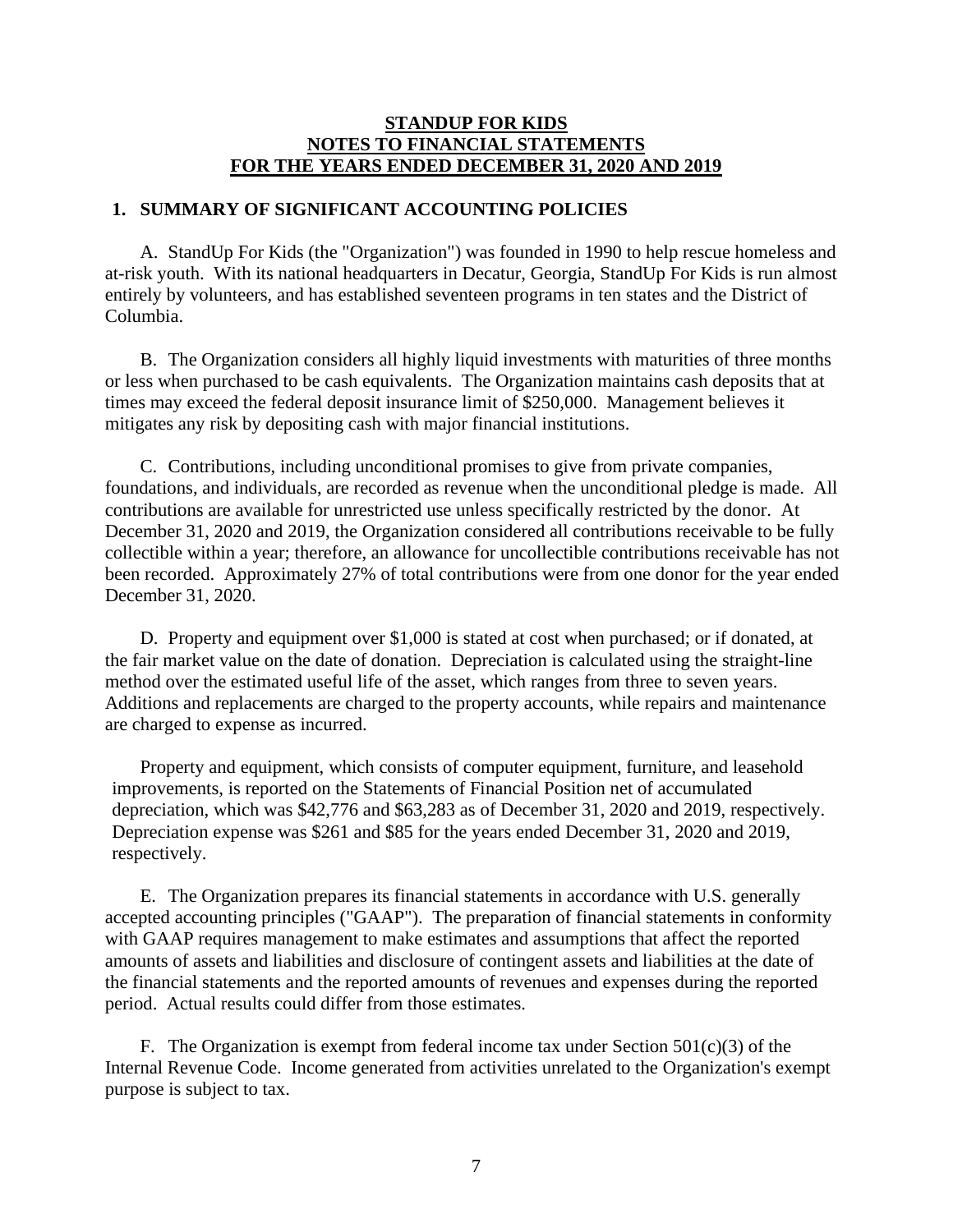G. Net assets, revenues, gains and losses are classified based on the existence or absence of donor or grantor imposed restrictions. Accordingly, net assets and changes therein are classified and reported as follows:

Net assets without donor restrictions – These net assets are available for use in general operations and are not subject to donor or grantor restrictions. The governing Board has designated an amount, from net assets without donor restrictions, for a building fund for the San Diego chapter and general scholarship awards. At December 31, 2020 and 2019, Board designated net assets were \$160,687.

Net assets with donor restrictions – These net assets are subject to donor-imposed restrictions. Some donor-imposed restrictions are temporary in nature; for example, restrictions that may or will be met by the passage of time or other events specified by the donor. Other donor-imposed restrictions are perpetual in nature; for example, stipulating that resources be maintained in perpetuity. The donors of these assets permit the Organization to use all of the income earned on related investments for general or specific purposes. More specifically, items included in net assets with donor restrictions are gifts for which restrictions have not been met.

When restrictions expire (that is, when a stipulated time restriction ends, or purpose restriction is accomplished), net assets with donor restrictions are reclassified to net assets without donor restrictions and reported in the Statements of Activities and Net Assets as "net assets released from donor restrictions."

H. A portion of the Organization's revenue is derived from cost-reimbursable state contracts, which are conditioned upon certain performance requirements and the incurrence of allowable qualifying expenses. Amounts received are recognized as revenue when the Organization has incurred expenditures in compliance with specific contract provisions. The Organization has several cost-reimbursable contracts from various local city governments that have not been recorded as revenue because qualifying expenditures have not yet been incurred.

I. The Organization records donated services as contribution revenue and expense if the services create or enhance a non-financial asset, or the services would (1) need to be purchased by the Organization if not provided by contribution, (2) require specialized skills, and (3) are provided by individuals with those skills. Donated materials, office space and services are reflected as contributions in the accompanying statements at their estimated value at date of receipt. Donated materials primarily consist of clothing, food, hygiene products and space rental.

The Organization receives donated services from a variety of unpaid volunteers assisting the Organization with the administration of its programs. No amounts have been recorded in the financial statements for those services since they do not meet the criteria for recognition under GAAP.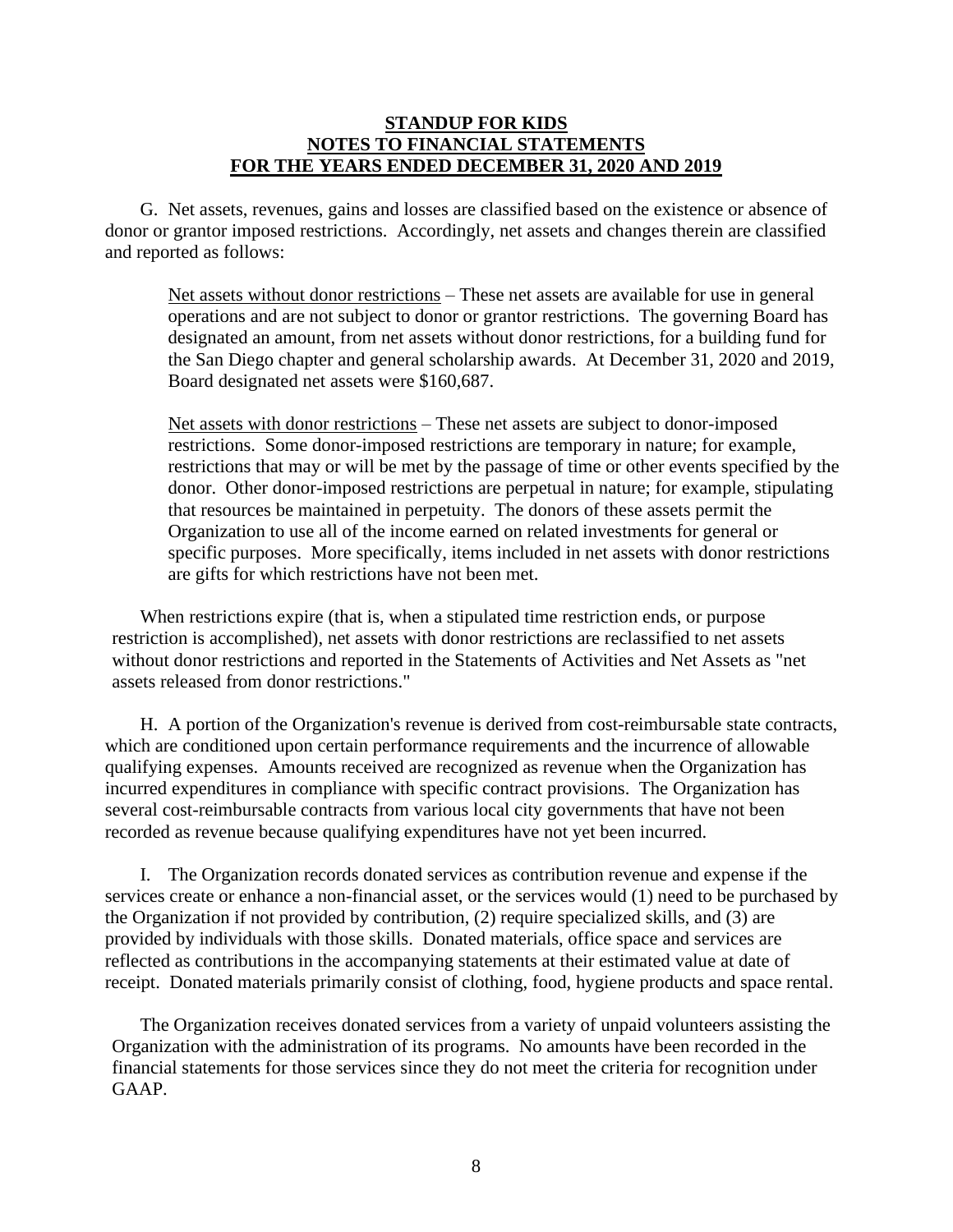J. The costs of providing the Organization's various programs and other activities have been summarized on a functional basis in the Statements of Activities and Net Assets. Accordingly, certain costs have been allocated among the programs and supporting services benefited. The expenses that are allocated include depreciation, office and occupancy, which are allocated on a square-footage basis, as well as salaries and benefits, which are allocated on the basis of estimated time and effort.

K. Subsequent events have been evaluated by management through May 26, 2021, the date these financial statements were available to be issued.

#### **2. LIQUIDITY**

Financial assets available for general expenditure, that is, without donor or other restrictions limiting their use, within one year of the Statement of Financial Position date, comprise the following as of December 31:

|                                                                                                                                                  | 2020                                  | 2019                                  |
|--------------------------------------------------------------------------------------------------------------------------------------------------|---------------------------------------|---------------------------------------|
| Cash and restricted cash<br>Investments<br>Contributions receivable                                                                              | \$<br>2,214,729<br>712,884<br>283,732 | \$<br>1,850,173<br>108,799<br>129,093 |
| Total current financial assets                                                                                                                   | 3,211,345                             | 2,088,065                             |
| Less amounts unavailable for general expenditure:<br>Board designated for a building fund and scholarships<br>Net assets with donor restrictions | 160,687<br>122,610                    | 160,687<br>173,089                    |
| Financial assets available for general expenditures                                                                                              | 2,928,048                             | 1,754,289                             |

The Organization has a policy to structure its financial assets to be available as its general expenditures, liabilities, and other obligations come due.

#### **3. RESTRICTED CASH**

The Organization previously maintained a separate bank account to deposit all funds received that are subject to donor restriction or Board designation. As part of streamlining the accounting process, the Board combined restricted cash and chapter cash accounts into an investment account during 2020.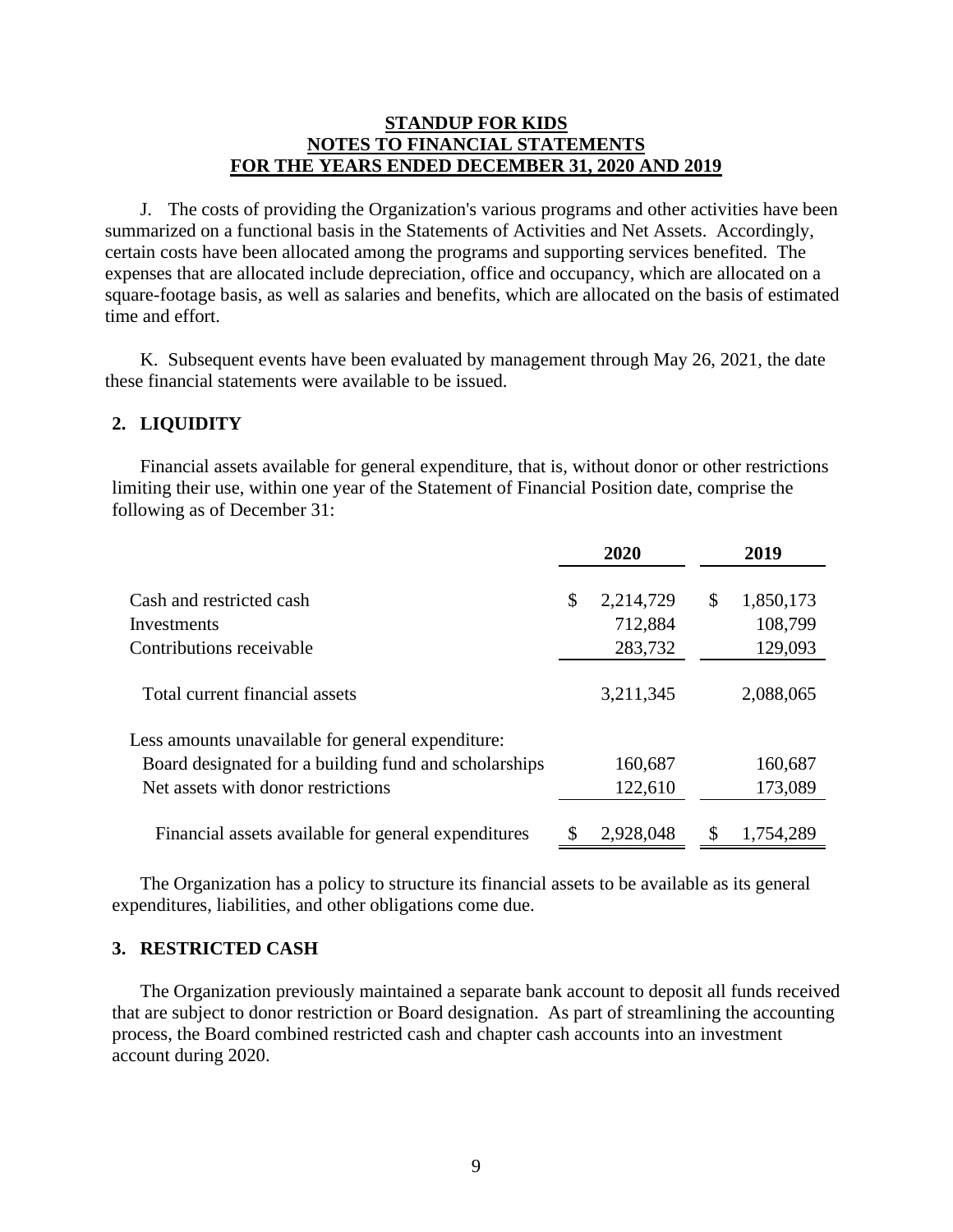#### **4. FAIR VALUE OF INVESTMENT SECURITIES**

U.S. generally accepted accounting principles establish a framework for measuring fair value. That framework provides for a fair value hierarchy that prioritizes the inputs to valuation techniques used to measure fair value. The hierarchy gives the highest priority to the unadjusted quoted prices in active markets for identical assets or liabilities (Level 1 measurements) and the lowest priority to unobservable inputs (Level 3 measurements). The three levels of the fair value hierarchy are described below:

Level 1: Inputs to the valuation methodology are unadjusted quoted prices for identical assets or liabilities in active markets that the Organization has the ability to access.

Level 2: Inputs to valuation methodology include quoted prices for similar assets or liabilities in active markets; quoted prices for identical or similar assets or liabilities in inactive markets; inputs other than quoted prices that are observable for the asset or liability; and, inputs that are derived principally from, or corroborated by, observable market data by correlation or other means. If the asset or liability has a specified (contractual) term, the Level 2 input must be observable for substantially the full term of the asset or liability.

Level 3: Inputs to the valuation methodology are unobservable and significant to the fair value measurement.

The asset's or liability's fair value measurement level within the fair value hierarchy is based on the lowest level of any input that is significant to the fair value measurement. Valuation techniques used need to maximize the use of observable inputs and minimize the use of unobservable inputs.

As of December 31, 2020 and 2019, the only assets or liabilities that are measured at fair value on a recurring basis are investments. The Organization's investments consist of equities, mutual funds and a government money market account which are valued at the closing price reported on the active market on which the individual securities are traded. Such investments are classified within Level 1 of the valuation hierarchy.

Investment earnings consist of the following at December 31:

|                              |   | 2020   | 2019  |
|------------------------------|---|--------|-------|
| Dividend and interest income | S | 14,222 | 663   |
| Unrealized gain              |   | 36,449 | 3,805 |
| Realized gain                |   | 10,057 |       |
| Investment earnings          |   | 60,728 | 4,468 |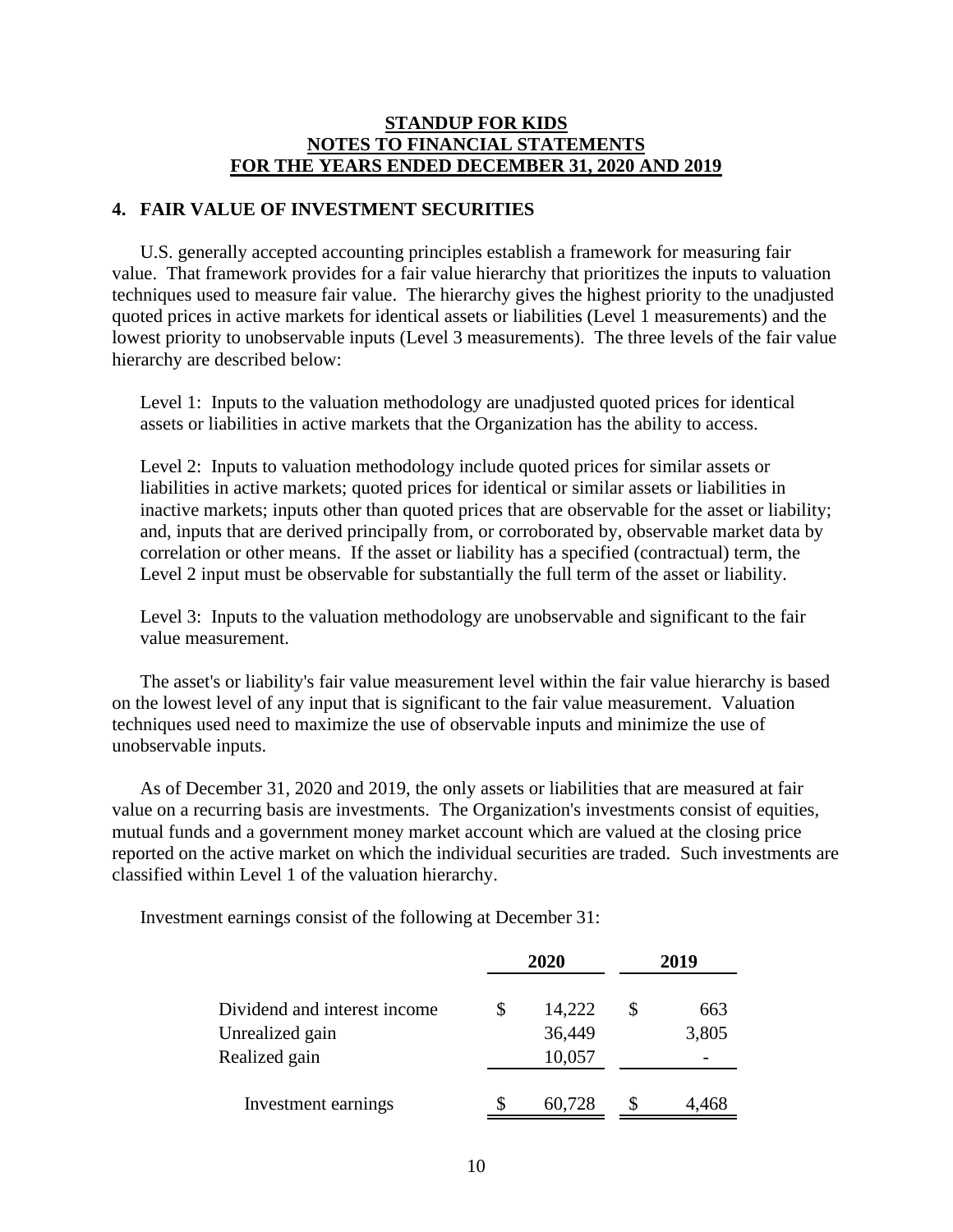### **5. PAYCHECK PROTECTION PROGRAM LOAN**

During 2020, the Organization received a Paycheck Protection Program ("PPP") loan in the amount of \$94,900 from the Small Business Administration ("SBA"). The loan accrued interest at 1.0% per annum, with no required payments for ten months after funding of the loan. The Organization fully utilized the funds for the PPP's intended purpose. The Organization received confirmation that the loan had been forgiven in full in March 2021 and will recognize the PPP grant as revenue in 2021.

### **6. NET ASSETS WITH DONOR RESTRICTIONS**

|                                                  | December 31,  |                  | <b>Released from</b> | December 31,             |
|--------------------------------------------------|---------------|------------------|----------------------|--------------------------|
|                                                  | 2019          | <b>Additions</b> | <b>Restrictions</b>  | 2020                     |
| Subject to expenditure for<br>specified purpose: |               |                  |                      |                          |
| Mentoring and education                          | \$<br>78,852  | \$<br>42,232     | \$<br>(64, 809)      | \$<br>56,275             |
| Kids services                                    | 32,466        | 113,306          | (125, 468)           | 20,304                   |
| Housing support                                  | 25,322        | 25,000           | (4,291)              | 46,031                   |
| Outreach centers                                 | 36,449        |                  | (36, 449)            |                          |
|                                                  | \$<br>173,089 | \$<br>180,538    | \$<br>(231, 017)     | \$<br>122,610            |
|                                                  | December 31,  |                  | <b>Released from</b> | December 31,             |
|                                                  | 2018          | <b>Additions</b> | <b>Restrictions</b>  | 2019                     |
| Subject to expenditure for<br>specified purpose: |               |                  |                      |                          |
| Mentoring and education                          | \$<br>81,876  | \$<br>77,971     | \$<br>(80,995)       | \$<br>78,852             |
| Kids services                                    | 9,404         | 42,186           | (19, 124)            | 32,466                   |
| Housing support                                  | 42,593        |                  | (17,271)             | 25,322                   |
| Outreach centers                                 | 54,117        |                  | (17, 668)            | 36,449                   |
|                                                  | 187,990       | 120,157          | (135,058)            | 173,089                  |
| Subject to the passage of time:                  |               |                  |                      |                          |
| Promises to give without donor                   |               |                  |                      |                          |
| restrictions but are unavailable                 |               |                  |                      |                          |
| until collected from donor                       | 200,000       |                  | (200,000)            |                          |
|                                                  | 200,000       |                  | (200,000)            | $\overline{\phantom{0}}$ |
|                                                  | \$<br>387,990 | \$<br>120,157    | \$<br>(335,058)      | \$<br>173,089            |

Changes to net assets with donor restrictions are as follows: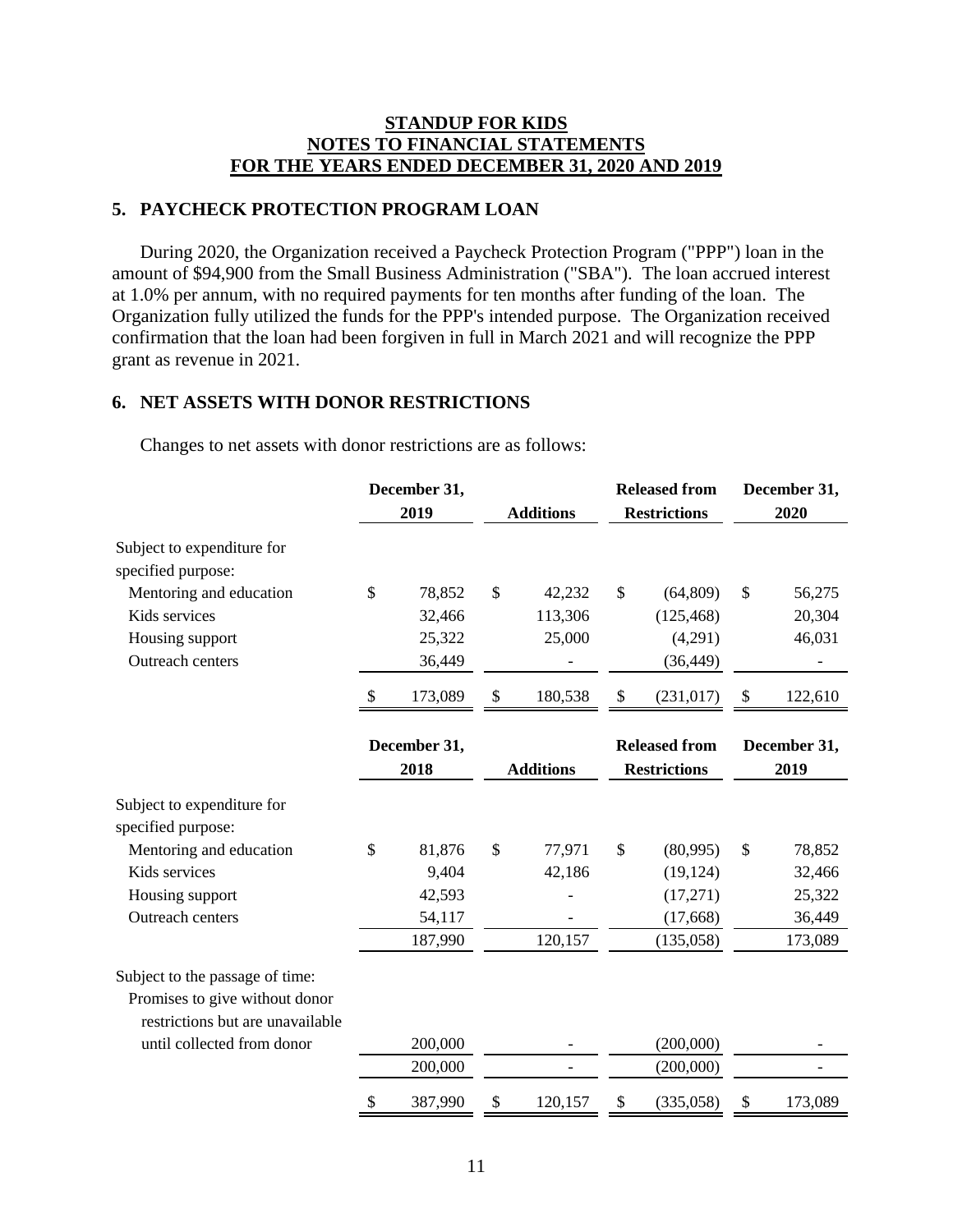#### **7. IN-KIND CONTRIBUTIONS**

In-kind contributions received consisted of the following at December 31:

|                             |   | 2020    | 2019 |         |  |
|-----------------------------|---|---------|------|---------|--|
| Clothes                     | S | 13,272  | \$   | 82,992  |  |
| Food                        |   | 135,354 |      | 40,327  |  |
| Other miscellaneous items   |   | 299,114 |      | 39,185  |  |
| Rent/meeting space          |   | 37,050  |      | 42,769  |  |
| Total in-kind contributions |   | 484,790 |      | 205,273 |  |

#### **8. OPERATING LEASES**

The Organization leases certain office space and outreach program centers under operating leases that will expire between 2021 and 2023. Lease expense for the years ended December 31, 2020 and 2019, was \$194,604 and \$180,283, respectively. At December 31, 2020, the future minimum lease payments under all leases are as follows:

| Year  | Amount       |
|-------|--------------|
| 2021  | \$<br>53,340 |
| 2022  | 29,664       |
| 2023  | 30,552       |
|       |              |
| Total | 113,556      |

### **9. RETIREMENT PLAN**

The Organization established a 401(k)-retirement plan (the "Plan") for all eligible employees in 2019. Employees may elect to contribute up to 100% of their compensation to the Plan up to the limit allowed by federal law. The Organization currently does not match any employee contributions.